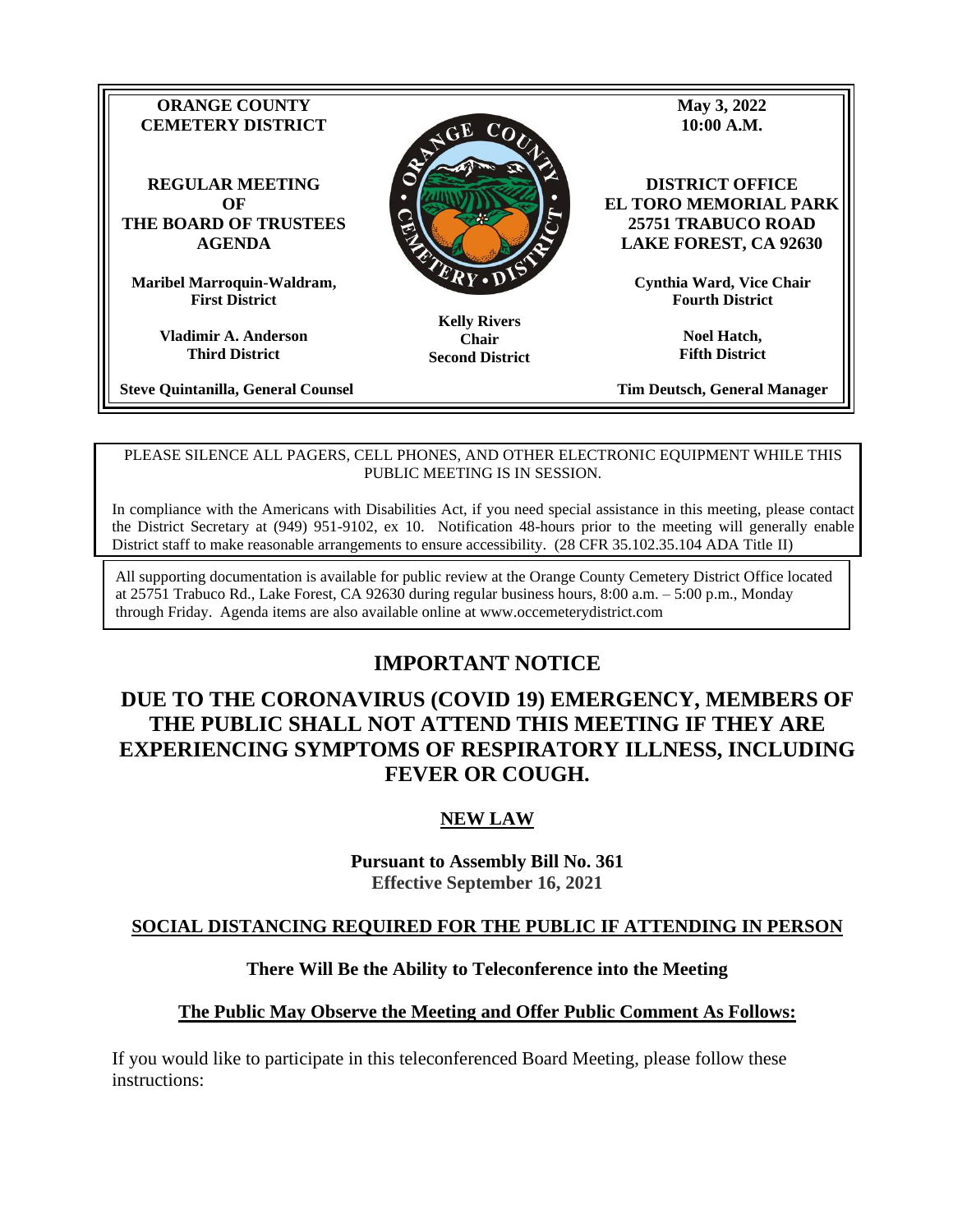**Access Zoom Meeting:** please click on the following link to join the Zoom Meeting.

<https://us02web.zoom.us/j/86801067212?pwd=Y0EzM2xhYlpuT2NOeDBXZkEyRmpXdz09>

Or sign into Zoom.com and "Join a Meeting"

Enter Meeting ID: 868 0106 7212 Passcode: 627294

- If Zoom is not already installed on your computer, click "Download & Run Zoom" on the launch page and press "Run" when prompted by your browser. If Zoom has previously been installed on your computer, please allow a few moments for the application to launch automatically.
- Select "Join Audio via Computer."
- The virtual conference room will open. If you receive a message reading, "Please wait for the host to start this meeting," simply remain in the room until the meeting begins.
- During Public Comments, use the "raise hand" function located in the participant's window and wait for a staff member to announce your name and unmute your line when it is your turn to speak. Comments are limited to three minutes or as otherwise directed.

# **To participate via telephone: Call (669) 900-9128.**

Enter Meeting ID: 868 0106 7212 Passcode: 627294

During Public Comments, press \*9 to add yourself to the queue and wait for a staff person to announce your name or phone number and press \*6 to unmute your line when it is your turn to speak. Comments are limited to three minutes or as otherwise directed.

Please know that it is important for the Orange County Cemetery District to allow public participation at this meeting. If you are unable to participate via the processes just described, please contact the Board Secretary at (949) 951-9102 or at [m.funk@orccd.com](mailto:m.funk@orccd.com) and staff will attempt to accommodate you.

#### **TELECONFERENCE**

#### **AGENDA**

- **I. CALL TO ORDER – Chair Kelly Rivers**
- **II. PLEDGE OF ALLEGIANCE – Chair Kelly Rivers**
- **III. ROLL CALL – Secretary**
- **IV. PUBLIC COMMENTS**

**MEMBERS OF THE PUBLIC WILL BE ABLE TO LISTEN TO THE TELECONFERENCED REGULAR BOARD MEETING AND SUBMIT PUBLIC COMMENTS VIA TELEPHONE AT THE DISTRICT'S OFFICE.**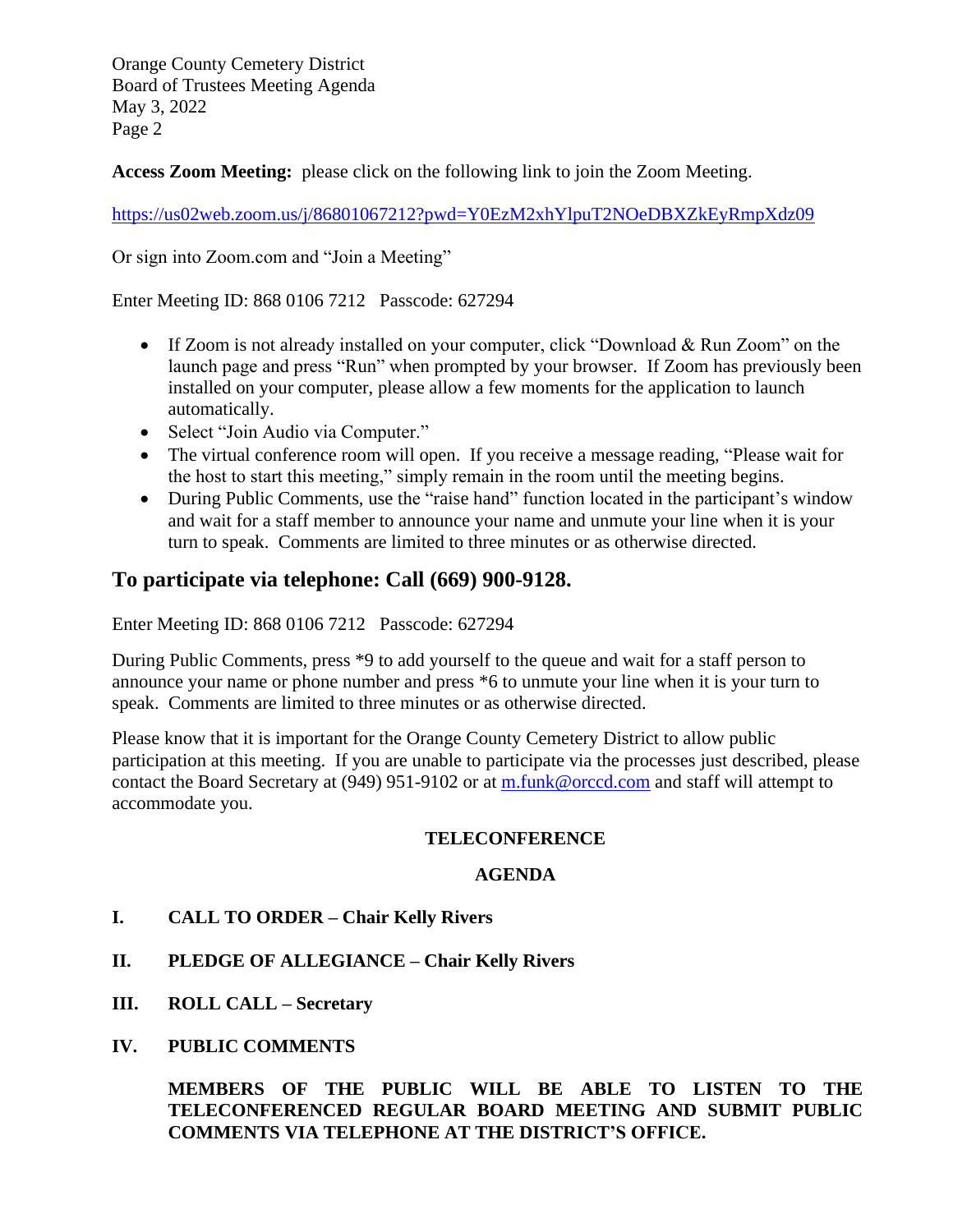> The Orange County Cemetery District Board of Trustees encourages interested members of the public to address the Board on any matter or issue that is within the subject matter jurisdiction of the District. At this time, members of the public are invited to address the Board concerning any items on the Agenda, or on any other matters that are not on the Agenda but are within the subject matter jurisdiction of the District. If you discuss a matter that is not listed on the Agenda, state law prohibits the Board from discussing or taking any action on such matter during this meeting. No discussion or action will be taken on any items that are not on the Agenda.

#### **V. INTRODUCTION OF TRUSTEE VLADIMIR A. ANDERSON**

#### **VI. CONSENT [CALENDAR](http://occemeterydistrict.com/images/occd2/agendas/2022%20Agendas/050322RegBrdMtg/Consent%20Calendar%20Memo.pdf)**

All matters on the Consent Calendar are considered routine and may all be approved by one motion. Any member of the Board of Trustees or the public may request an item be removed from the Consent Calendar for discussion or separate action. Unless otherwise specified in the request to remove an item from the Consent Calendar, all items shall be considered immediately following action on the remaining items on the Consent Calendar.

#### **A. Approval [of Minutes –](http://occemeterydistrict.com/images/occd2/agendas/2022%20Agendas/050322RegBrdMtg/4-5-22%20Meeting%20Minutes.pdf) Regular Meeting**

R*ecommendation:* Staff recommends that the Board approve the minutes of the teleconferenced Regular Board Meeting of April 5, 2022.

#### **B. Approval [of Check Registers –](http://occemeterydistrict.com/images/occd2/agendas/2022%20Agendas/050322RegBrdMtg/May%202022%20Check%20Register.pdf) May 2022**

*Recommendation:* Staff recommends that the Board approve check registers #161, #162, #163, #164, #165, #166, #167, #168, #169, #170, #171, #172, #173, #174, #175, and #176.

### **C. Quarterly [Investment](http://occemeterydistrict.com/images/occd2/agendas/2022%20Agendas/050322RegBrdMtg/Quarterly%20Investment%20Report%20-%20March%2031%2C%202022.pdf) Report**

*Recommendation:* Staff recommends that the Board accept the District Quarterly Investment Report and Certification for March 31, 2022, pursuant to Government Code §53646(b)(1).

#### **VII. CLOSED SESSION**

Conference with Labor Negotiators pursuant to Government Code Section 54957.6(a): District designated representative: Chief Negotiator Oliver Yee, General Counsel Steven B. Quintanilla. Employee Organization: Groundskeeping Unit (Service Employees International Union Local 721 CTW-CLC).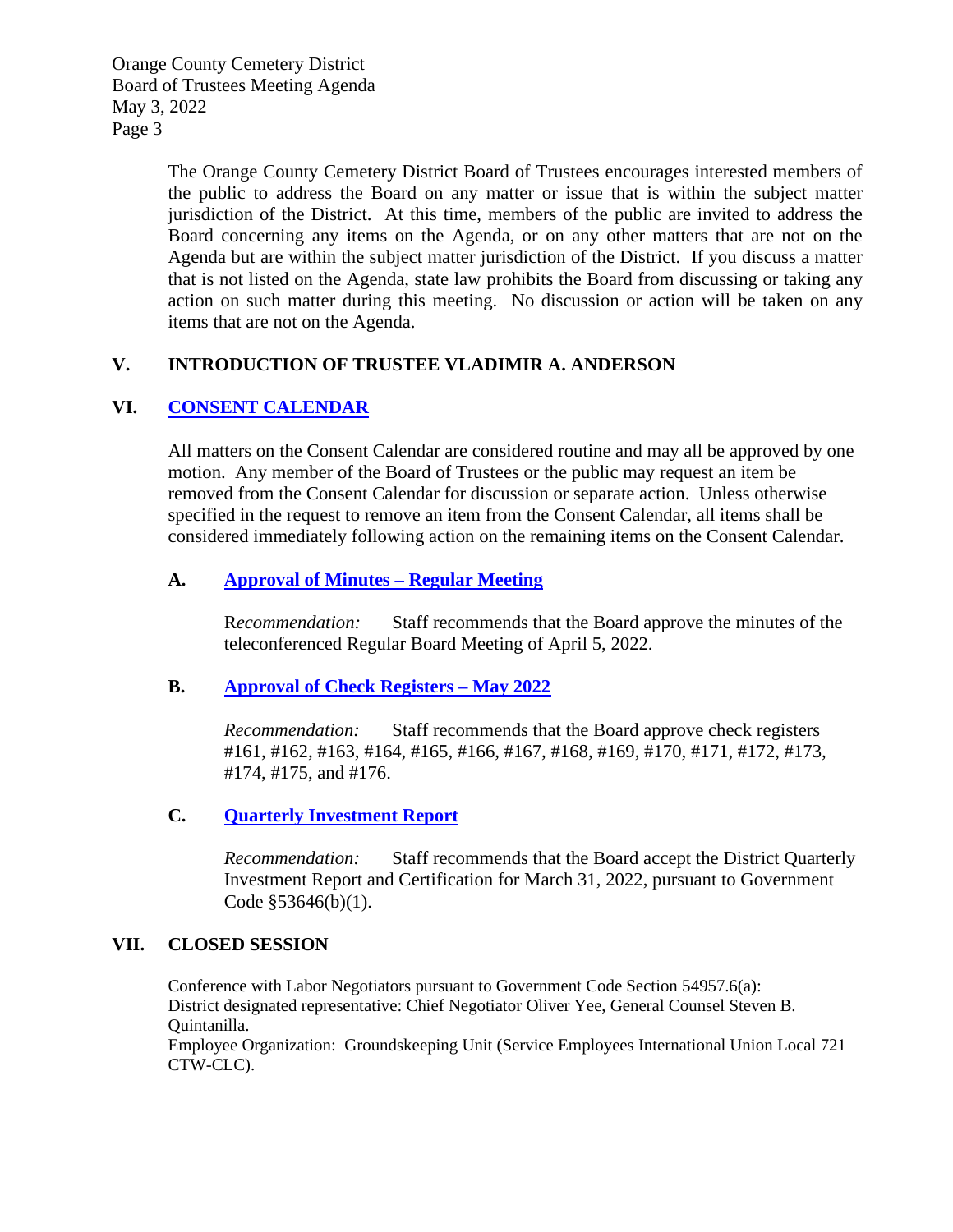#### **VIII. MANAGER'S REPORTS**

- **A. Interment [and Interment Space Sales](http://occemeterydistrict.com/images/occd2/agendas/2022%20Agendas/050322RegBrdMtg/Monthly%20Activity%20Report%20-%20March%202022.pdf) Reports - March 2022**
- **B. [Financial](http://occemeterydistrict.com/images/occd2/agendas/2022%20Agendas/050322RegBrdMtg/March%202022%20Financial%20Report.pdf) Reports – March 2022**
- **C. [March 2022 Interest Rates](http://occemeterydistrict.com/images/occd2/agendas/2022%20Agendas/050322RegBrdMtg/March%202022%20Interest%20Rates.pdf)**
- **D. [Investment Portfolio](http://occemeterydistrict.com/images/occd2/agendas/2022%20Agendas/050322RegBrdMtg/Investment%20Portfolio%20Changes%20-%20April%202022.pdf) Changes – April 2022**
- **E. [Capital Projects](http://occemeterydistrict.com/images/occd2/agendas/2022%20Agendas/050322RegBrdMtg/Capital%20Projects%20%26%20Fixed%20Assets.pdf) Update**

### **IX. GENERAL COUNSEL REPORT**

#### **X. NEW BUSINESS**

### **A. [Gypsum Canyon Cemetery Development –](http://occemeterydistrict.com/images/occd2/agendas/2022%20Agendas/050322RegBrdMtg/Building%20%26%20Chapel%20Architectural%20Services%20-%20Gypsum%20Canyon.pdf) Building & Chapel Architectural [Services](http://occemeterydistrict.com/images/occd2/agendas/2022%20Agendas/050322RegBrdMtg/Building%20%26%20Chapel%20Architectural%20Services%20-%20Gypsum%20Canyon.pdf)**

*Recommendation:* Staff recommends that the Board approve the proposal and authorize the General Manager to execute the requisite professional service agreement with James Mickartz Architect in the amount of \$38,500.

### **B. [Gypsum Canyon Cemetery Development –](http://occemeterydistrict.com/images/occd2/agendas/2022%20Agendas/050322RegBrdMtg/Grading%20%26%20Utility%20Engineering%20Feasibility%20Services%20Proposal%20-%20Gypsum%20Canyon.pdf) Grading & Utility Engineering [Feasibility Services Proposal](http://occemeterydistrict.com/images/occd2/agendas/2022%20Agendas/050322RegBrdMtg/Grading%20%26%20Utility%20Engineering%20Feasibility%20Services%20Proposal%20-%20Gypsum%20Canyon.pdf)**

*Recommendation:* Staff recommends that the Board approve the proposal and authorize the General Manager to execute the requisite professional service agreement with Huitt-Zollars, Inc in the amount of \$196,500.

# **C. [Electrical & Lighting Installation for Flag](http://occemeterydistrict.com/images/occd2/agendas/2022%20Agendas/050322RegBrdMtg/Electrical%20and%20Lighting%20Installation%20Approval%20for%20Flag%20Pole.pdf) Pole Approval**

*Recommendation:* Staff recommends that the Board approve the proposal to Pacific Interior Electric in the amount of \$41,700 and authorize the General Manager to execute the requisite construction contract.

### **D. [Equipment Purchase Approval –](http://occemeterydistrict.com/images/occd2/agendas/2022%20Agendas/050322RegBrdMtg/Equipment%20Purchase%20Approval%20-%20John%20Deere%20ProGator.pdf) John Deere ProGator 2030A**

*Recommendation:* Staff recommends that the Board approve the purchase of the John Deere ProGator 2030A in the amount of \$32,117.71 to Deere & Company and authorize the General Manager to execute the purchase order.